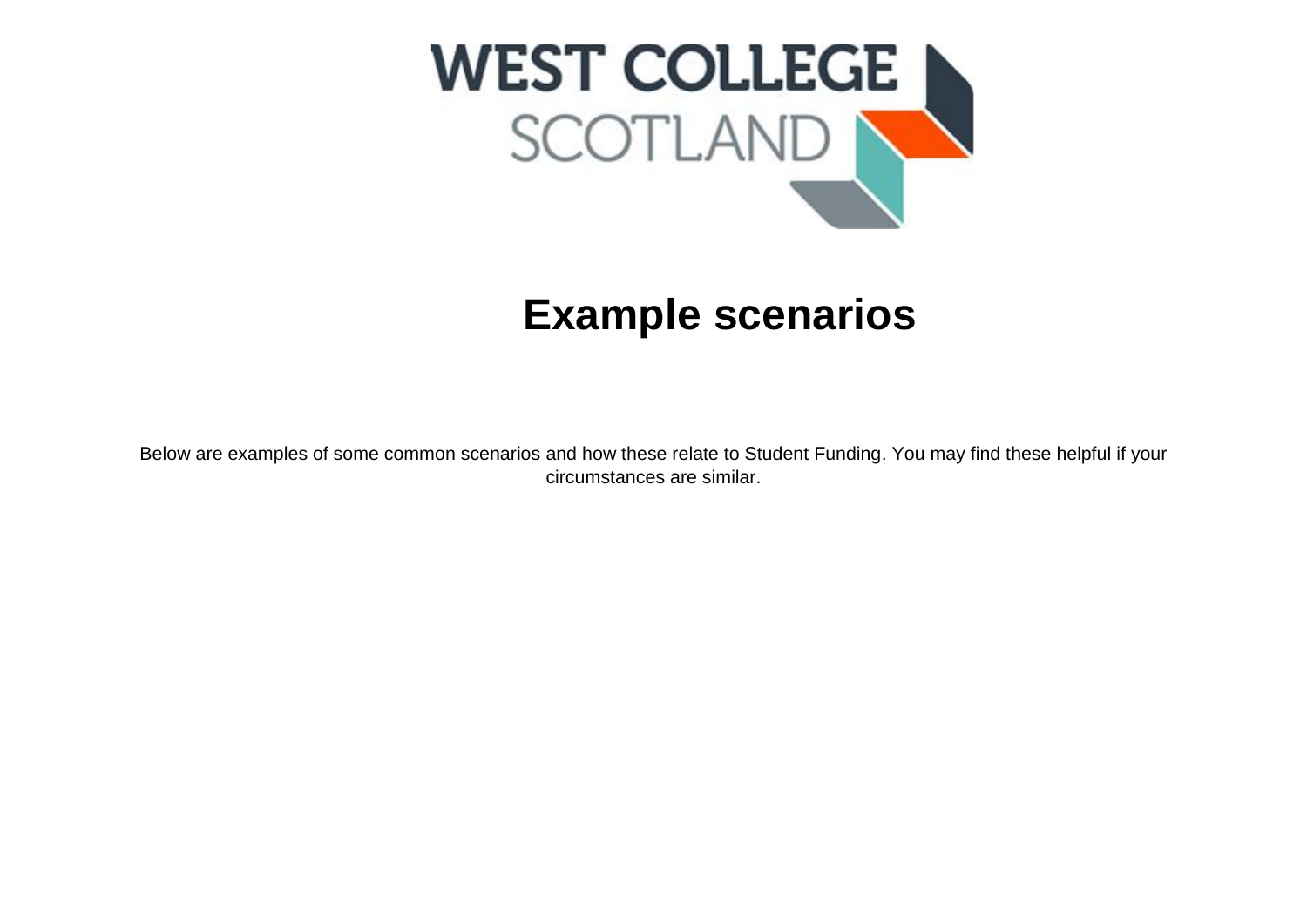## **CARE EXPERENCIED**

If you have been Care Experienced or "Looked After" at any point in your life, then you may qualify for an enhanced Care Experienced rate of bursary, non-means tested (not based on household income), of £202.50 per week while you study. The previous age cap of 26 has been lifted by the Scottish Government for academic session 2021-22.

To qualify for this, we would require written proof from a formal body such as Local Authority Social Work Department that you have been a Looked after child or Care Leaver under the relevant sections of The Children (Scotland) Act 1995, The Children's Hearings (Scotland) Act 2011) or The Children and Young People (Scotland) Act 2014.

If you are over the age of 26 and you have been care experienced or looked after at any point in your life we know that it may be difficult for you to obtain proof if you left the care system a long time ago, you may wish to contact Mitchell Library in Glasgow who hold public records and may be able to help you.

Please ensure that you indicate on your funding application that you are Care Experienced.

## **UNDER 18**

If you are under 18 then you are entitled to claim help with travel costs non-means tested (not based on household income) if you live more than 2 miles from college and do not claim travel funding (i.e. DLA/PIP or a Bus Pass) from another source.

If your household income is under £24421 or £26884 for households with more than 1 child in education, then you may also qualify for Educational Maintenance Allowance (EMA). EMA is a grant of £30 per term week.

If you wish to apply for travel expenses only or do not wish to disclose household income then we would require a copy of your ID.

If you wish to apply for EMA then we would need proof of your Parent/Guardians household income for tax year 2020-21. This could be P60's, proof of benefits such as a letter from DWP, a recent bank statement or a screenshot of online benefit account along with your ID.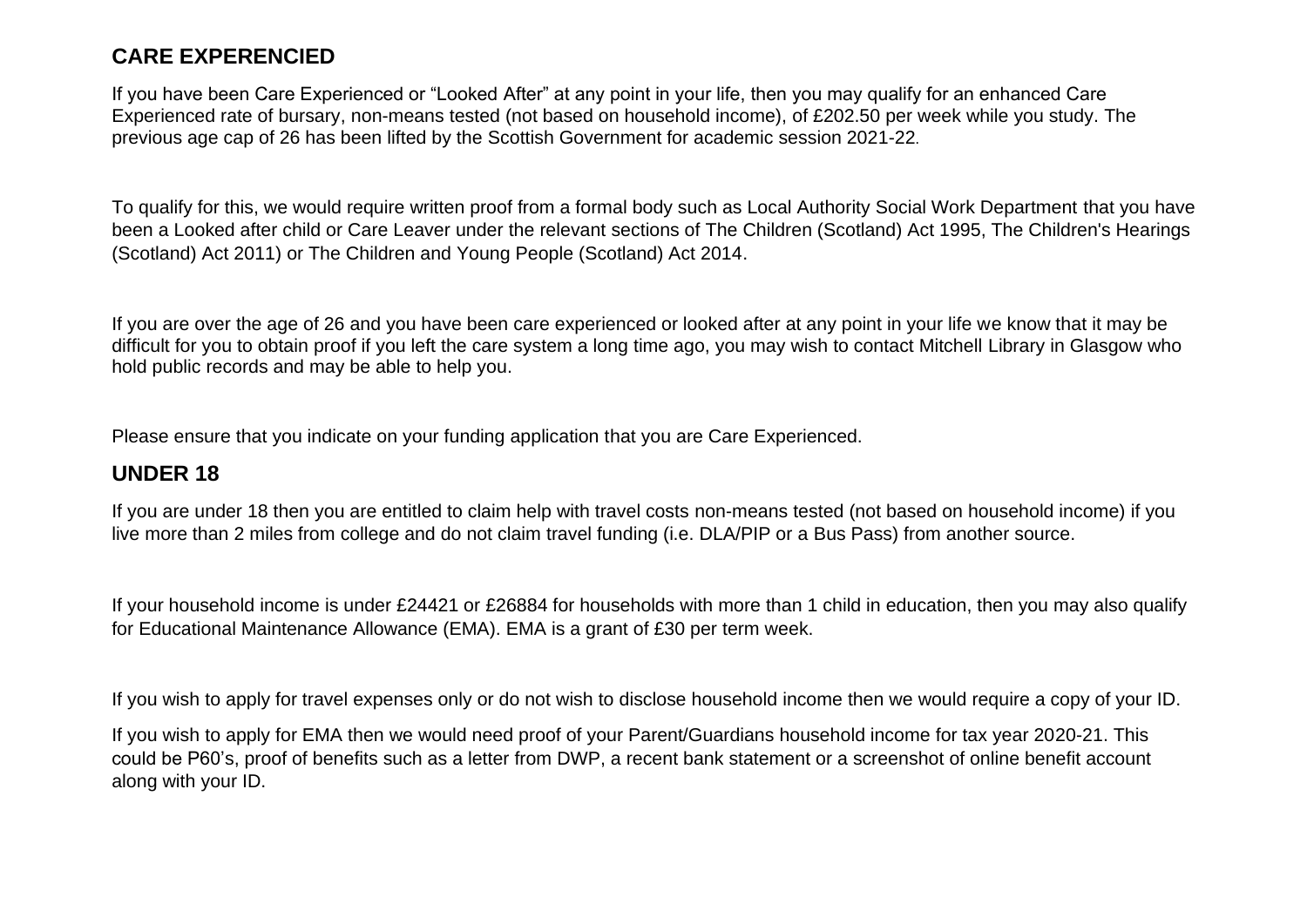## **LONE PARENT CLAIMING BENEFITS**

If you are Lone Parent and you are claiming a DWP benefit, then you still may be able to study a full-time course and remain on your benefits unaffected.

If you are claiming ESA or Income Support, then you come to college and remain on your benefits. You would not be entitled to a bursary, but you should remain on benefits as you can still access passport benefits such as Housing Benefit.

If you are claiming Universal Credit you should also remain on this unaffected and the college can award you a small top up of bursary of £28 per week.

Regardless of the benefits you claim we may still be able to offer you funding for tuition fees, childcare and travel costs if you live more than 2 miles from college and do not claim travel funding (i.e. DLA/PIP or a Bus Pass) from another source.

We would require proof of which benefit you are currently receiving such as a letter from DWP, a recent bank statement or a screenshot of your online benefit account.